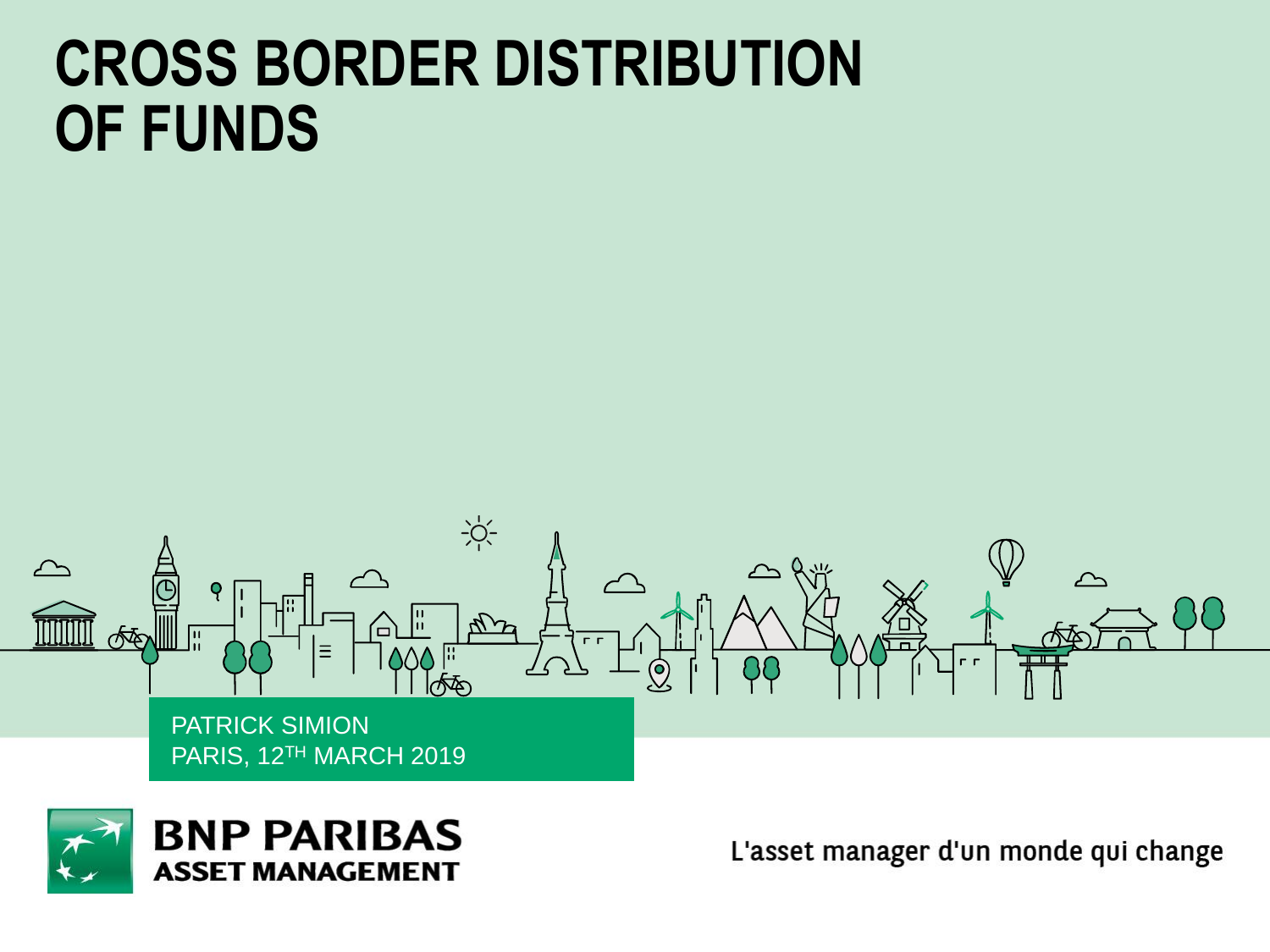## **Cross border distribution of funds regulation and directive**

#### **SOME USEFUL EVOLUTIONS**

- Pre-marketing regime for AIFs:
	- **E** Legal clarity and harmonisation.
- Ex ante verification of marketing communication by regulators (art. 2 to 5 of regulation):
	- **EXTERGH** Harmonisation of principles (new article and ESMA quidelines)
	- **.** Limited timeframe.
- Transparency of fees and charges levied by NCAs.
- No local presence required.

#### **DISAPPOINTING CONCLUSIONS**

- Pre-marketing not applicable to UCITS;
- **De-notification regime to stop marketing:** 
	- **information exchanges proper to the marketing regime are maintained between home and host NCA,** after de-notification.
	- **The powers of the host NCAs are maintained: Authorities will still levy fees after de-notification.**

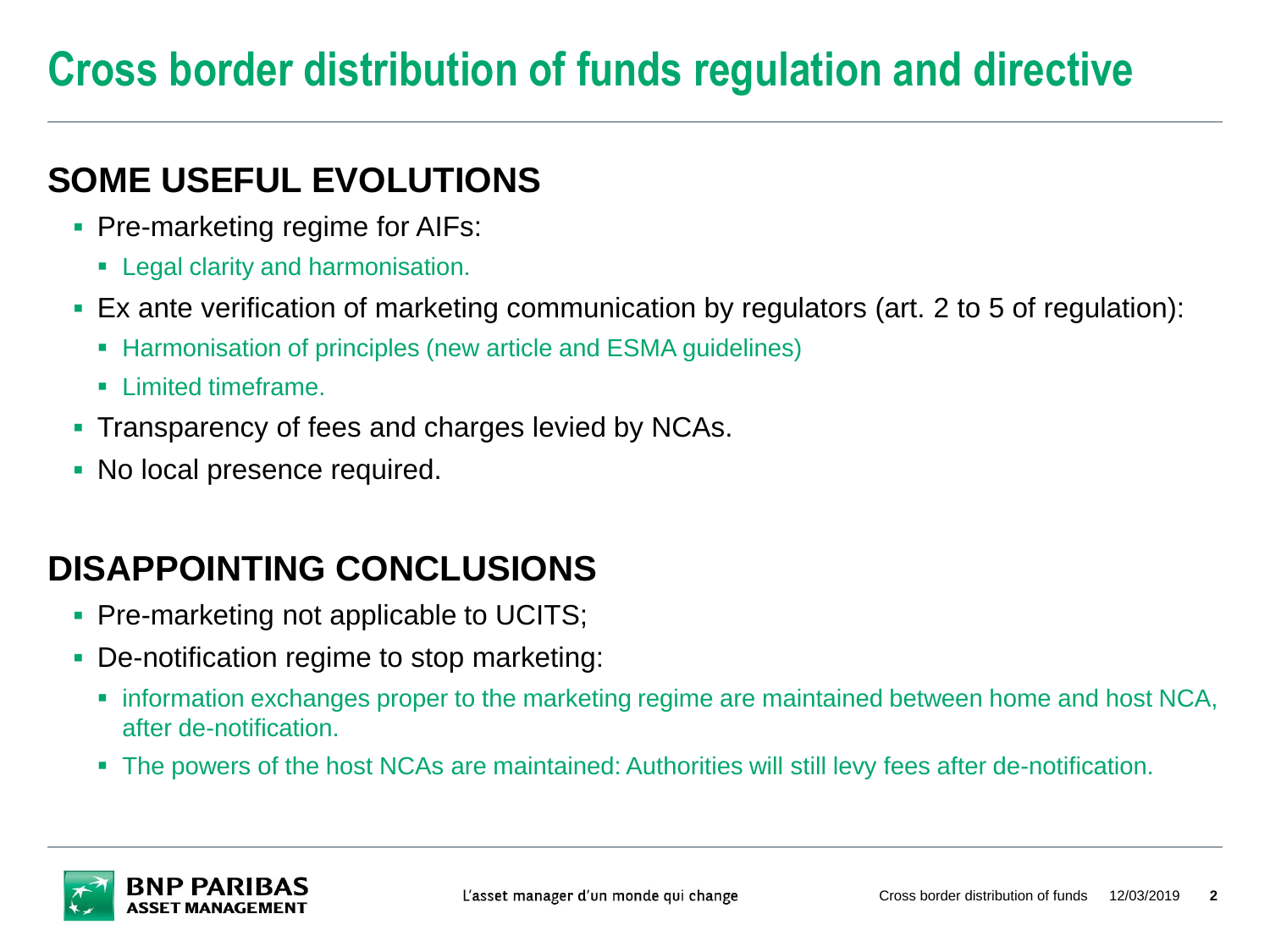## **Remaining barriers and what is ahead ?**

## **REMAINING NATIONAL REQUIREMENTS**

- Fiscal differences:
	- SICAV or funds are better treated in different countries.
- National labels:
	- e.g sustainable finance (E or S).
- **•** specific national reporting;
	- **Performance reporting.**
- **Different interpretation of EU rules:** 
	- **Eligible assets of UCITS.**

### **WHAT IS AHEAD?**

- EU fund Labels could help
	- Revised ELTIF regulation: Make a clear distinction between professional products and retail products.
- Investor protection should not be considered as specific to each country.
- Brexit: A step backwards for supervisory convergence?
	- **Multiple temporary national regimes have been set.**